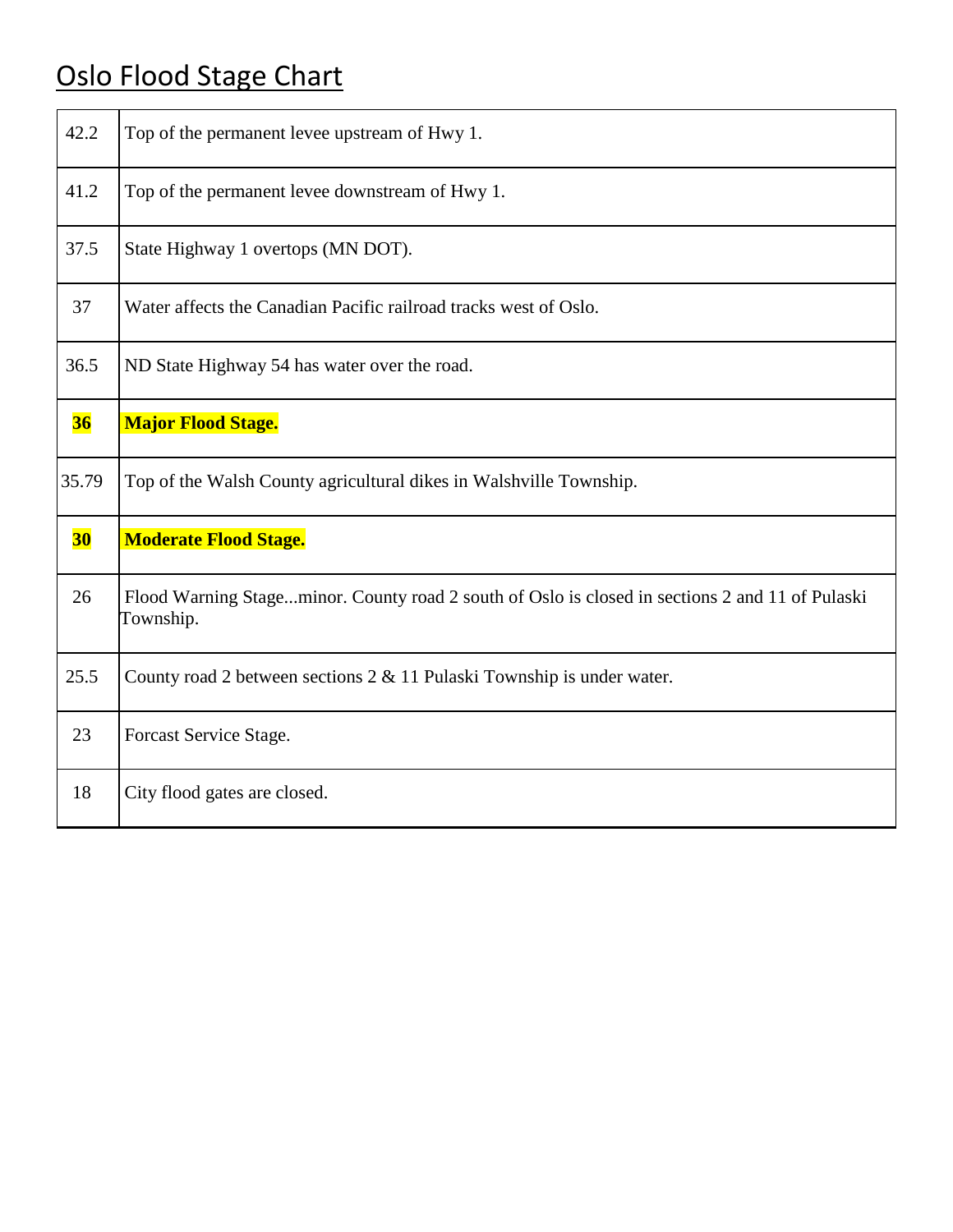## East Grand Forks Flood Stage Chart

| 54.35     | **** Record flood level - 22 April 1997from floodmarks. ****                                                                                                       |
|-----------|--------------------------------------------------------------------------------------------------------------------------------------------------------------------|
| 53.5      | East Grand ForksClose Hwy 220 with earth closures.                                                                                                                 |
| 52.6      | Water on Gateway Drive approach to Kennedy Bridge in EGF.                                                                                                          |
| 52        | Close Kennedy Bridge with earth closure.                                                                                                                           |
| 50.1      | East Grand ForksHill St closures to be assembled.                                                                                                                  |
| 48.5      | East Grand Forks2nd Av NE at 2nd St NE closure to be constructed. Bygland Rd at Murray Bridge<br>closure to be assembled. Muray Br closes.                         |
| 46.5      | East Grand Forks12th St. NW Rd. closure to be assembled. River Rd/4th St NW closed from 17th<br>St NW to 5th Av NW.                                                |
| 46.2      | Water on Demers Avenue at Sorlie Bridge.                                                                                                                           |
| 46        | <b>Major Flood Stage.</b>                                                                                                                                          |
| 45        | Sorlie BridgeDemers Avenue is closed.                                                                                                                              |
| 44.9      | Water on East Grand Forks approach to the Point Bridge.                                                                                                            |
| 44        | East Grand ForksRiver Rd. & 17th St. NW closure to be assembled.                                                                                                   |
| 43.5      | East Grand ForksDeMers Ave closure to be assembled. Sorlie Bridge closes. Downtown invisiblel<br>floodwall to be assembled. DeMers Ave closed at River St.         |
| 42        | Road entering Riverside Park is closed.                                                                                                                            |
| 41.5      | Flood gates on English Coulee are closed, pump station and diversion gates are activated.                                                                          |
| <b>40</b> | <b>Moderate flood stage.</b><br>Extensive flooding along greenway for Grand Forks. East Grand Forks Point Bridge closes. Eagles<br>Point Trail Head & park closes. |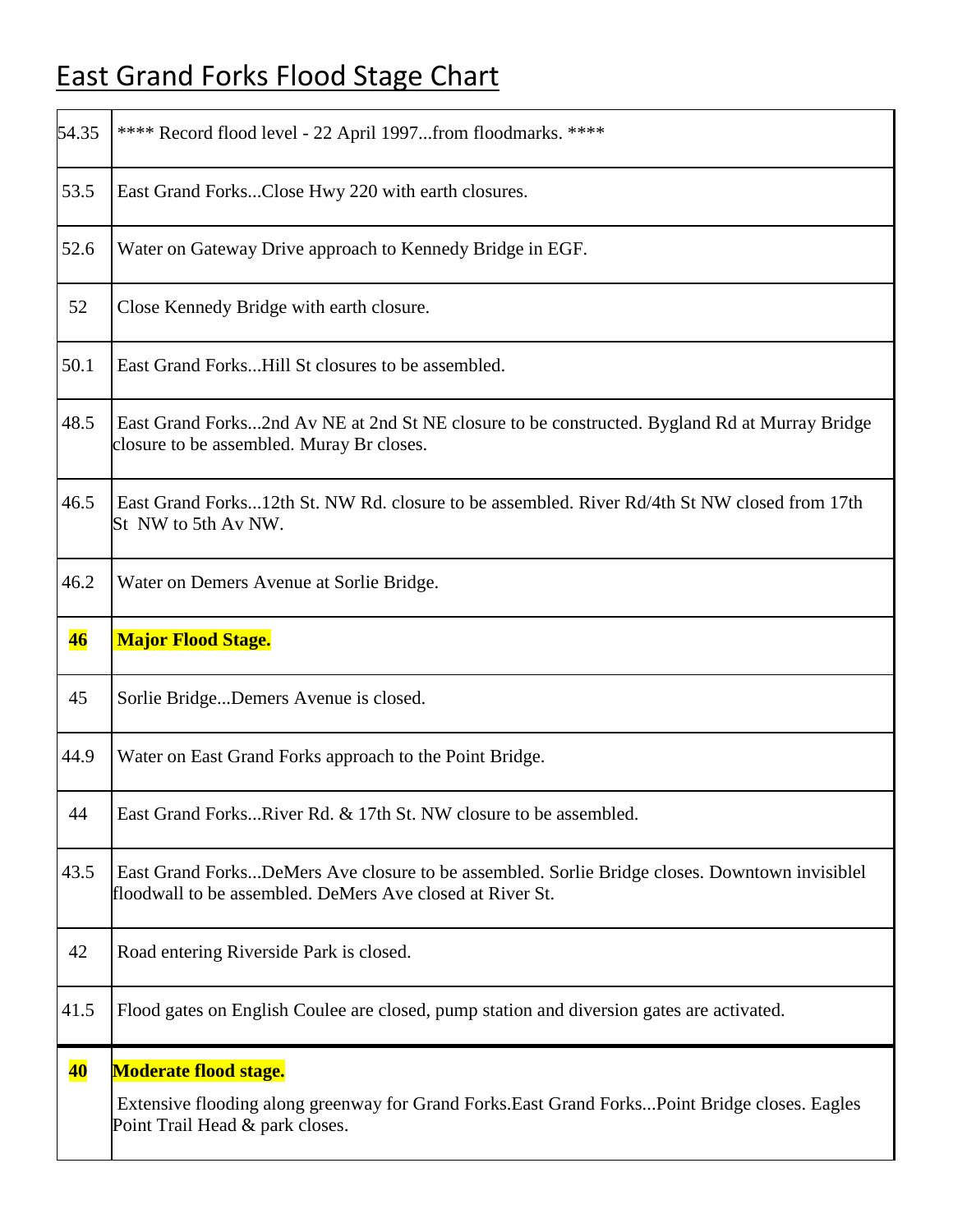| 38   | Flood gates are closed in Grand Forks and storm water pumping stations are activated.                                            |
|------|----------------------------------------------------------------------------------------------------------------------------------|
| 36.5 | East Grand ForksRiver Heights Trail Head & park closes.                                                                          |
| 34   | East Grand Forks4th St underpass at Gateway Drive (HWY 2) closes.                                                                |
| 33   | Agricultural flooding begins along the Red River of the North between Grand Forks (River Mile 296)<br>and Oslo (River Mile 271). |
| 28   | Flood warning stageminor.Bank full stage.                                                                                        |